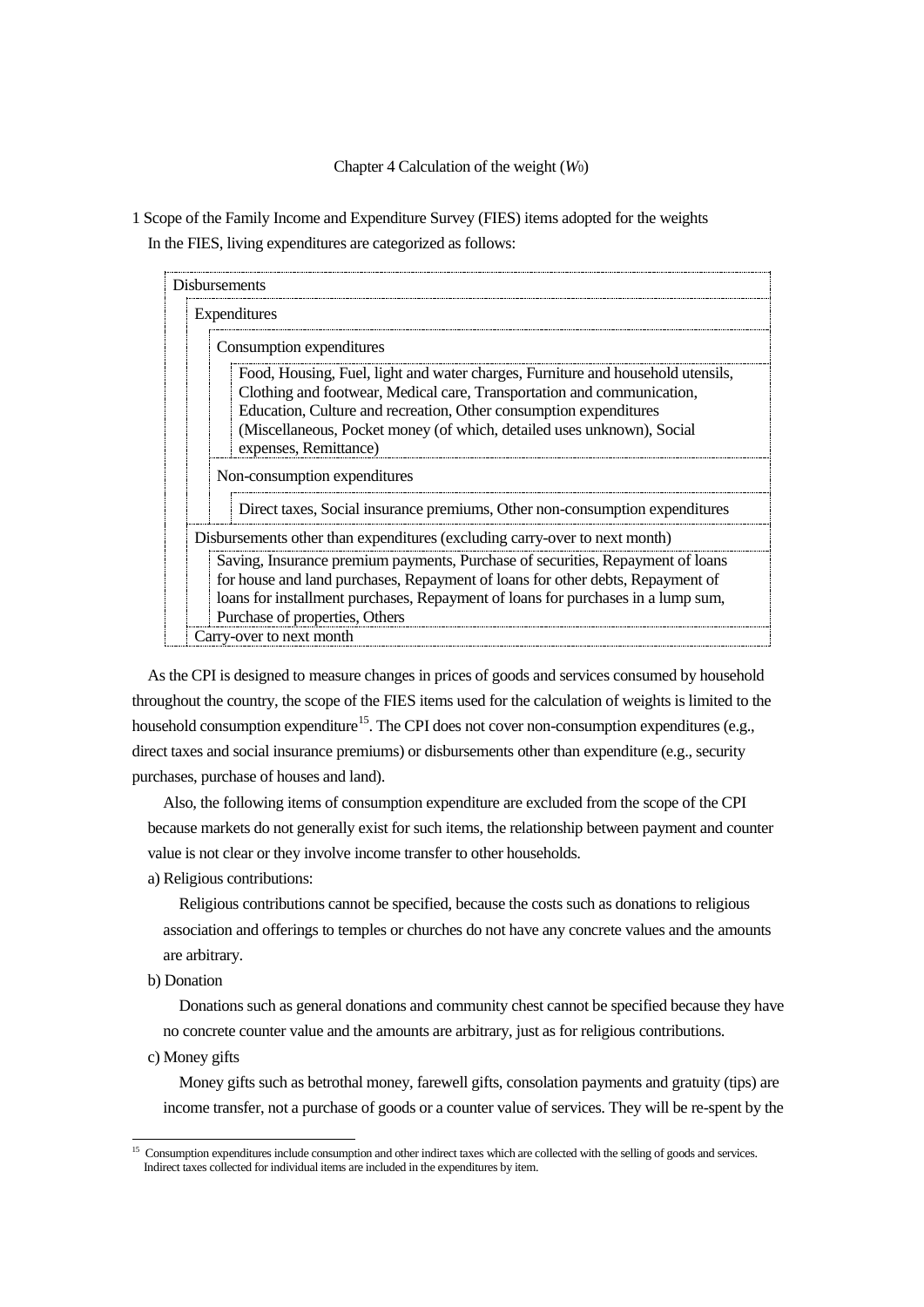household receiving them, and it seems that their spending patterns are approximated by the consumption structure which is the basis of the consumption of weights.

d) Other obligation fees

Obligation fees such as fees for neighborhood association, firefighting and street lamps are a kind of public duties. The concept of price is not applied to them.

e) Remittances

Remittances such as education expenses, house rent and living expenses for students studying away from home are income transfer and not counter values.

2 Calculation of the weights for the basic classification indices

In order to distinguish the municipalities used in CPI and FIES, the municipality used in the RPS (Trend) for the CPI is referred to as the "CPI municipality" and that used in the FIES is referred to as the "FIES municipality".

(1) Calculation of the weights by FIES municipality

Via the following procedure, the weights for the FIES municipality are calculated before calculating the weights by CPI municipality<sup>[16](#page-1-0)</sup>.

a) Allocation of expenditure by item in the FIES to the CPI items

The weights allocated to each item is calculated on the basis of the 2015 yearly average of monthly expenditures by item per household, derived from the FIES (two-or-more-person households).

However, the coverage of items which the FIES uses for the classification (hereinafter referred to as FIES items) and the CPI items differs partially. Moreover, items called "Other xxx" in the FIES are not included in the CPI items. Thus, the FIES items and CPI items do not correspond as 1 to 1. Therefore, expenditures by item in the FIES are allocated to the CPI items as shown below.

There are two types of rate of allocation, for nationwide and for prefectures or municipalities. As for details of the allocation, refer to "IV 5 Division and integration of the FIES items to the CPI items."1) When there is 1 to 1 correspondence between the FIES item and the CPI item, the correspondence is maintained.

| $<$ FIES $>$ | $\langle CPI\rangle$ |
|--------------|----------------------|
|              |                      |
|              |                      |
|              |                      |

2) When there are no CPI items corresponding to the FIES items, items are allocated as follows:

• When there is a CPI item that represents the FIES items, weights of those items are combined to the CPI item.

<span id="page-1-0"></span><sup>&</sup>lt;sup>16</sup> The stratum used for extracting the CPI municipality coincides with the stratum used for extracting the FIES municipality. The "stratum" is a segment of the municipalities across the nation classified according to the size of population, geographical locations, and industrial characteristics, etc. to extract the surveyed municipality.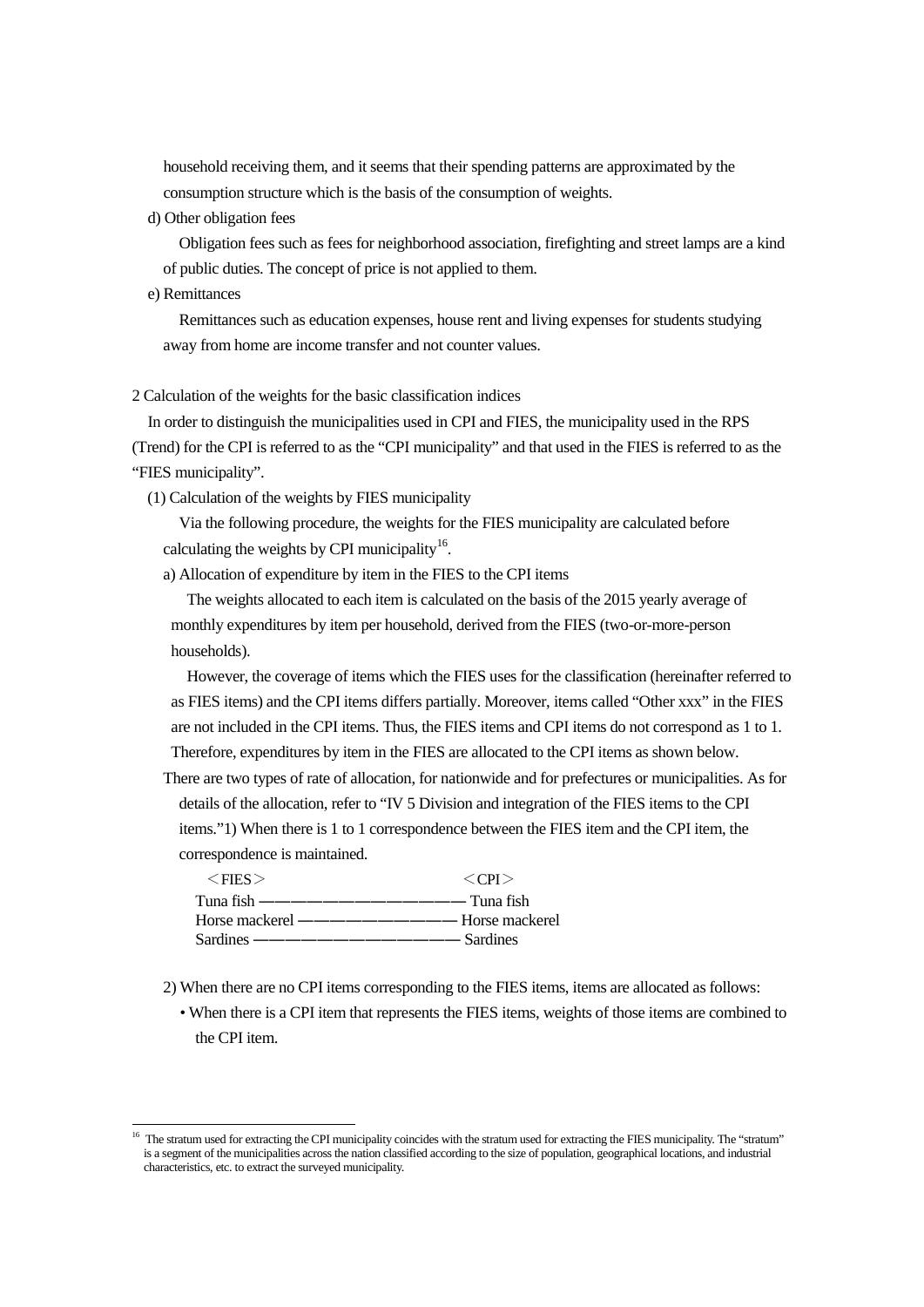| $<$ FIES $>$       | $\langle CP$ [>    |
|--------------------|--------------------|
| Short-necked clams | Short-necked clams |
| Fresh water clams  |                    |

• When a CPI item which represents FIES items cannot be specified, weights are allocated proportionally<sup>[17](#page-2-0)</sup> to each item in the index group in question.

 $\langle$  FIES  $>$   $\langle$  CPI  $>$ "Sashimi", mixed set ――――――Allocated proportionally to items included in the group "Fresh fish &seafood" (excluding Short-necked clams, Oysters and Scallops)

• When several CPI items correspond to one FIES item, the rates of allocation are determined by expenditure ratios which are obtained from other statistics such as special tabulation of the FIES and the National Survey of Family Income and Expenditure (NSFIE).

| $\langle$ FIES $>$ | $\langle CP1\rangle$        |
|--------------------|-----------------------------|
| Fresh milk         | Fresh milk (delivered)      |
|                    | Fresh milk (sold in stores) |

- 3) Weights of items called "Other xxx" in the FIES are allocated as follows:
	- When several CPI items are included in the item called "Other xxx" in the FIES, the rates of allocation are determined by expenditure ratios, which are obtained from other statistics such as special tabulation of the FIES and the NSFIE.

| $<$ FIES $>$ | $\langle$ CPI $>$      |
|--------------|------------------------|
| Other toys   | Dolls                  |
|              | Toy cars               |
|              | <b>Building blocks</b> |

• When there are no CPI items included in the item called "Other xxx" in the FIES, weights are allocated proportionally to each item in the index group in question.

 $<$ FIES $>$   $<$  CPI $>$ Other noodles ――――――――Allocated proportionally to items included in the group "Noodles"

4) "Pocket money" and "Social expenses" in the FIES are allocated to CPI items by the rates of allocation on the basis of "personal living expenditure" in the NSFIE.

"Package tours (domestic)" are divided into hotel charges, transportation fares, costs of meals and others using data from other statistics and allocated to the corresponding group and items.

<span id="page-2-0"></span><sup>&</sup>lt;sup>17</sup> Weights are allocated in proportion to expenditures already assigned to the CPI items included in the group in question.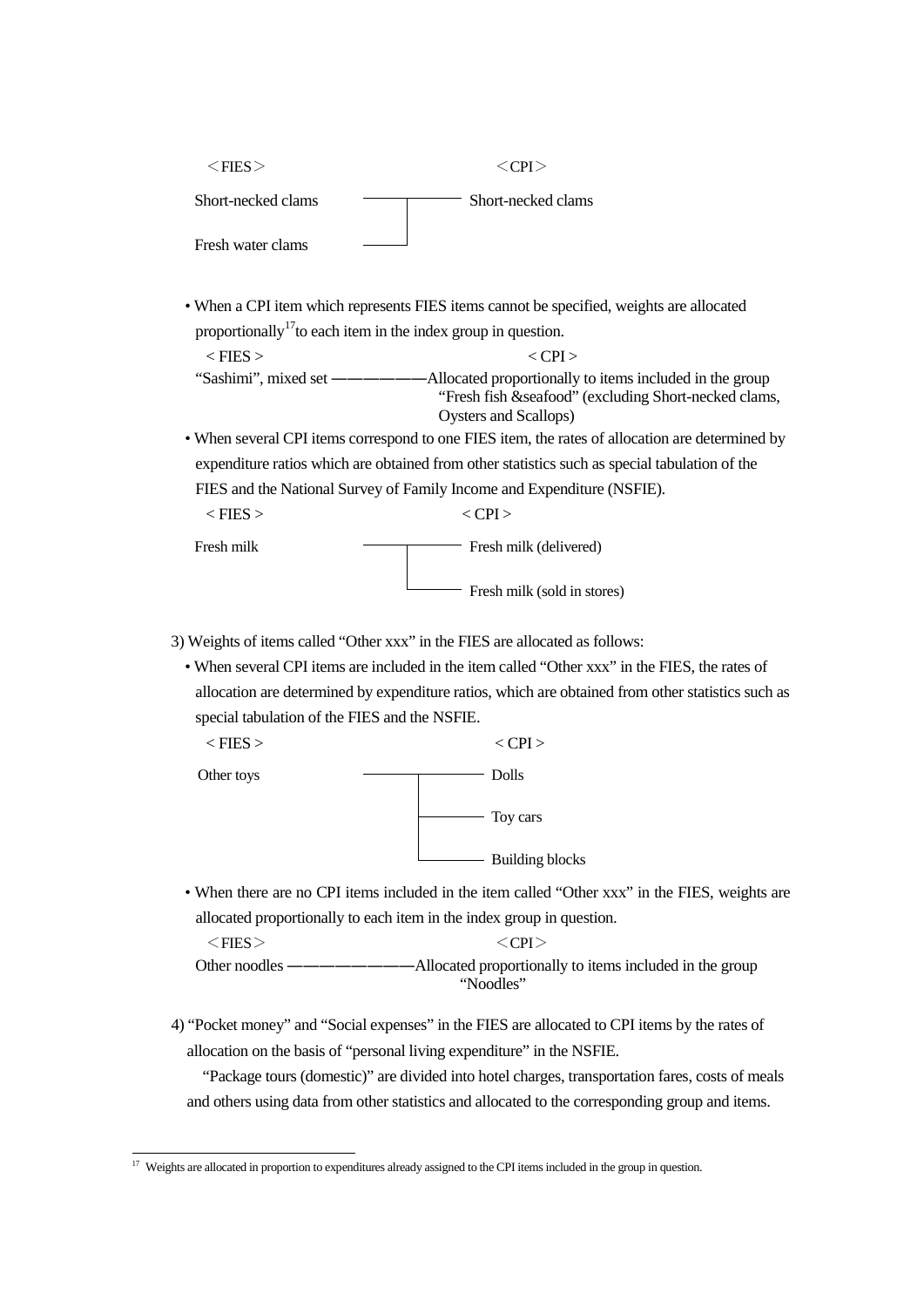b) Inclusion of weights for the imputed rent

Weights for the imputed rent by municipality of the FIES, which are calculated based on the

- "Imputed rent" in the NSFIE, are included. As for details of the calculation, refer to "III Appendix
- 3 Calculation of the weights for the imputed rent."
- (2) Calculation of the weights by municipality in the CPI

Using the weights by the FIES municipality obtained from the calculation above (1), weights by the CPI municipality are calculated as follows:

a) Correspondence of the FIES municipalities to the CPI municipalities

Weights for cities with prefectural governments, Kawasaki-shi, Sagamihara-shi, Hamamatsu-shi, Sakai-shi and Kitakyushu-shi are corresponded directly. As for other cities, the average figures of "the district and the city group", created from the FIES for municipalities, to which the municipality in question belongs are corresponded.

b) Correction depending on the actual situation of the CPI municipalities

Weights for several items, such as public house rent, sewerage charges and septic tank cleaning fees are corrected and redistributed, depending on the actual situation of the municipality.

c) Adjustment depending on the scale of the stratum

Weights for each CPI municipality, as calculated above, cannot be used for the official indices for Japan because the scale of the stratum where each municipality is sampled in the FIES is not reflected. Therefore, final weights by the CPI municipalities are calculated by multiplying coefficients<sup>[18](#page-3-0)</sup> that are proportional to the scale of each stratum (the number of two-or-more-person households).

(3) Calculation of monthly weights for fresh food

Since monthly purchase quantities greatly fluctuate by item, the monthly weights of fresh food are calculated with the following procedure.

## a) Calculation of purchase quantity ratio

Using purchase quantities obtained from the FIES, the ratio of purchase quantity of each month to the yearly average of monthly purchase quantity is calculated by item.

<span id="page-3-0"></span><sup>&</sup>lt;sup>18</sup> In the FIES, the number of households for tabulation after the adjustment for each stratum (surveyed municipalities) is proportional to the scale of the stratum (the number of target households). Therefore, the coefficient used is the ratio of the number of households for tabulation after the adjustment to the total households of Japan (per 10,000).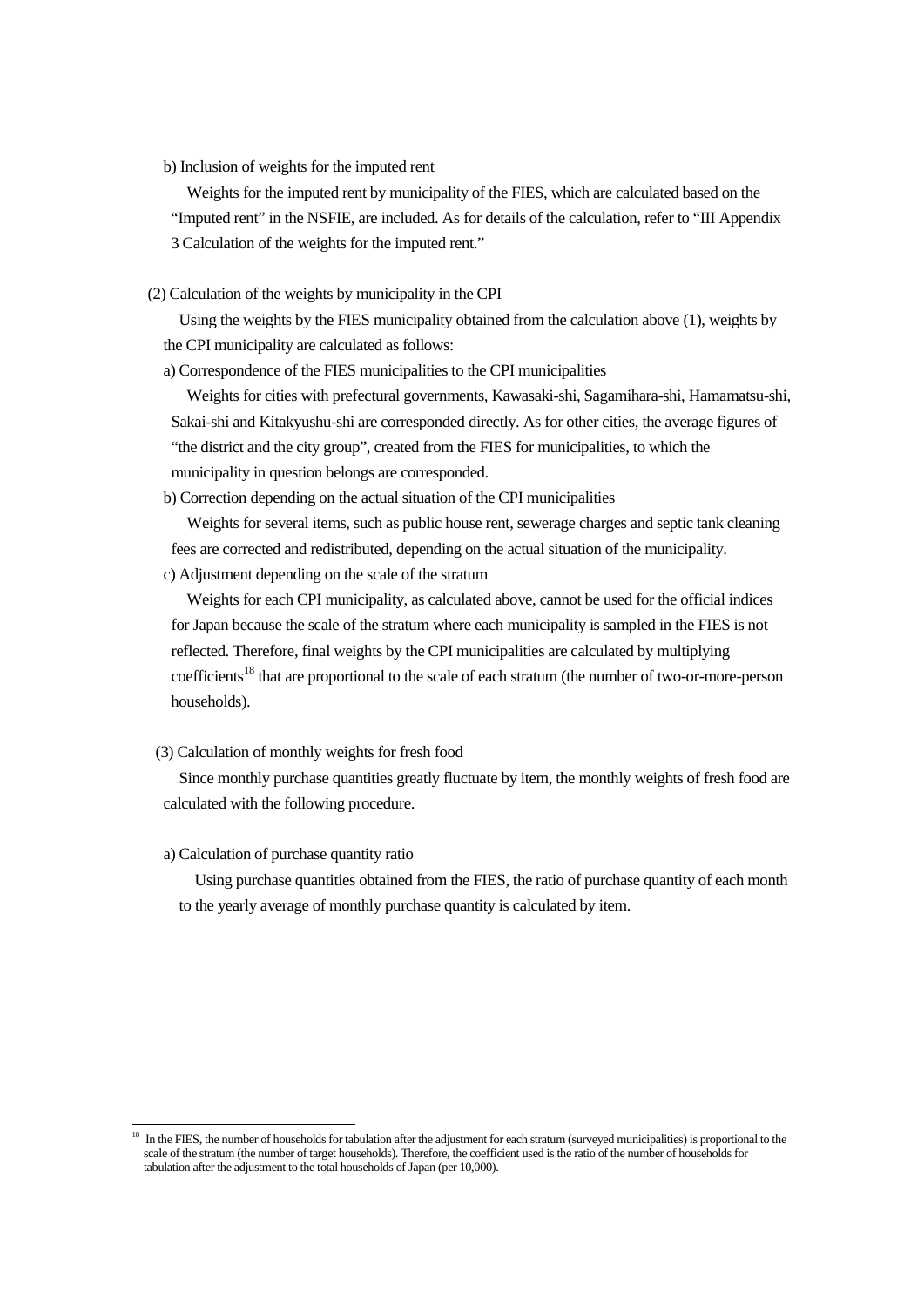$$
q_{m,i} = \frac{q_{(2014,m),i} + q_{(2015,m),i}}{2}
$$
\n
$$
r_{m,i} = \frac{q_{m,i}}{12 \sum_{m=1}^{12} q_{m,i}}
$$
\n(*r*: Annual average ratio of purchase quantity, *q*: Purchase quantity, *i*: Item, *m*: Month)

The average of two years (2014 and 2015) is used for purchase quantity.

## b) Calculation of monthly weights

Multiplying the monthly purchase quantity ratio obtained from the above a) by the annual average weight by item, the monthly weight by item is calculated.

 $W_{m,i} = W_i \times r_{m,i}$ (*wm,i*: Monthly weights before group adjustment, *wi*: Annual average item weight)

## c) Adjustment to group weights

Although group weights for "Fresh fish & seafood", "Fresh vegetables" and "Fresh fruit" are fixed all year round, the sum of monthly weights by item obtained from the above b) does not coincide with the group weights calculated by the annual average. To avoid this inconsistency, monthly adjustment ratios are calculated and multiplied by item weights for the corresponding month, whereupon final monthly weights are calculated.

$$
w'_{m,i} = w_{m,i} \times \frac{W}{\sum_{i=1}^{n} w_{m,i}}
$$
  
(*w'm,i*: Monthly weights, *W*: Annual average weight for upper level group)

3 Calculation of the weights for the goods and services classification

Weights for the goods and services classification are calculated by adding weights for individual items in the basic classification by goods and services.